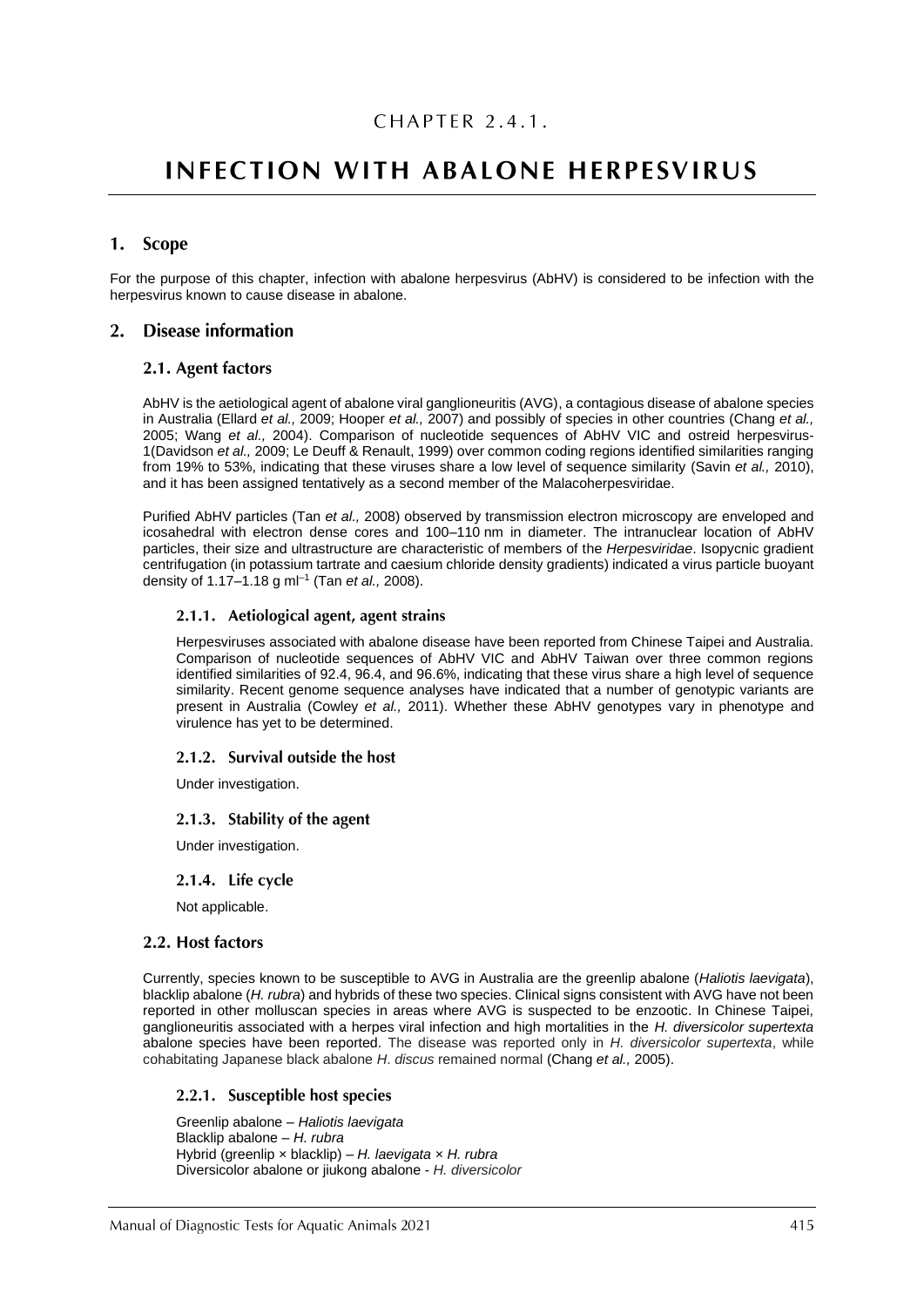# 2.2.2. Susceptible stages of the host

All ages.

# 2.2.3. Species or subpopulation predilection (probability of detection)

No data.

# 2.2.4. Target organs and infected tissue

The major histopathological lesion identified in abalone affected with AVG is ganglioneuritis: inflammation confined to neural tissue. The cerebral, pleuropedal and buccal ganglia can be affected as well as the cerebral commissure and associated peripheral nerves (Hooper *et al.,* 2007).

# 2.2.5. Persistent infection with lifelong carriers

No data.

# 2.2.6. Vectors

No data.

# 2.2.7. Known or suspected wild aquatic animal carriers

No data.

# 2.3. Disease pattern

Outbreaks of AVG in both farmed and wild abalone populations in Australia are associated with the rapid onset of high mortality rates (up to 90%) in all age classes (Corbeil *et al.,* 2010). Similarly, in Chinese Taipei, during the epizootic in cultured abalone (the water temperature was 16–19°C), both adult and juvenile abalone suffered from the disease, with cumulative mortalities of 70–80%. It was reported that death of all of the abalone in a pond could occur within 3 days of the onset of clinical signs (Chang *et al.,* 2005). A similar disease pattern occurred with experimental infections (Chang *et al.,* 2005; Crane *et al.,* 2009).

# 2.3.1. Transmission mechanisms

Horizontal transmission (Chang *et al.,* 2005; Crane *et al.,* 2009) has been demonstrated experimentally by:

- 1. exposing healthy abalone to water containing diseased abalone in the same tank without direct contact between the diseased and healthy abalone;
- 2. placing healthy abalone in water that was previously inhabited by diseased abalone; and
- 3. intramuscular injection of healthy abalone with a filtered tissue homogenate from diseased abalone.

In all cases, 100% mortality was observed with a preclinical period of 1–2 days following exposure and then mortality commenced until 100% mortality occurred within 2–5 days post-infection.

# 2.3.2. Prevalence

In Australia, and similarly in Chinese Taipei, an outbreak of AVG is associated with a rapid rise in mortality rate (up to 90% or more). Affected abalone demonstrating clinical signs (e.g. curling of the foot) are likely to die within 1 day of showing these signs. Ganglioneuritis is observed in sections of neural tissue by light microscopy and confirmation of the presence of AbHV is obtained by quantitative polymerase chain reaction (qPCR) and/or *in-situ* hybridisation (Crane *et al.,* 2009). Using these methods there have been very few false-positive or false-negative results reported. The precise prevalence of AVG in wild abalone populations in Australian waters is unknown.

# 2.3.3. Geographical distribution

Australia (Victoria and Tasmania), Chinese Taipei.

# 2.3.4. Mortality and morbidity

In on-farm epizootics in Australia cumulative mortality in all age classes can reach >90%. In experimental trials, 100% mortality can occur within 5 days post-exposure. Most abalone that display gross signs are likely to die within 1–2 days.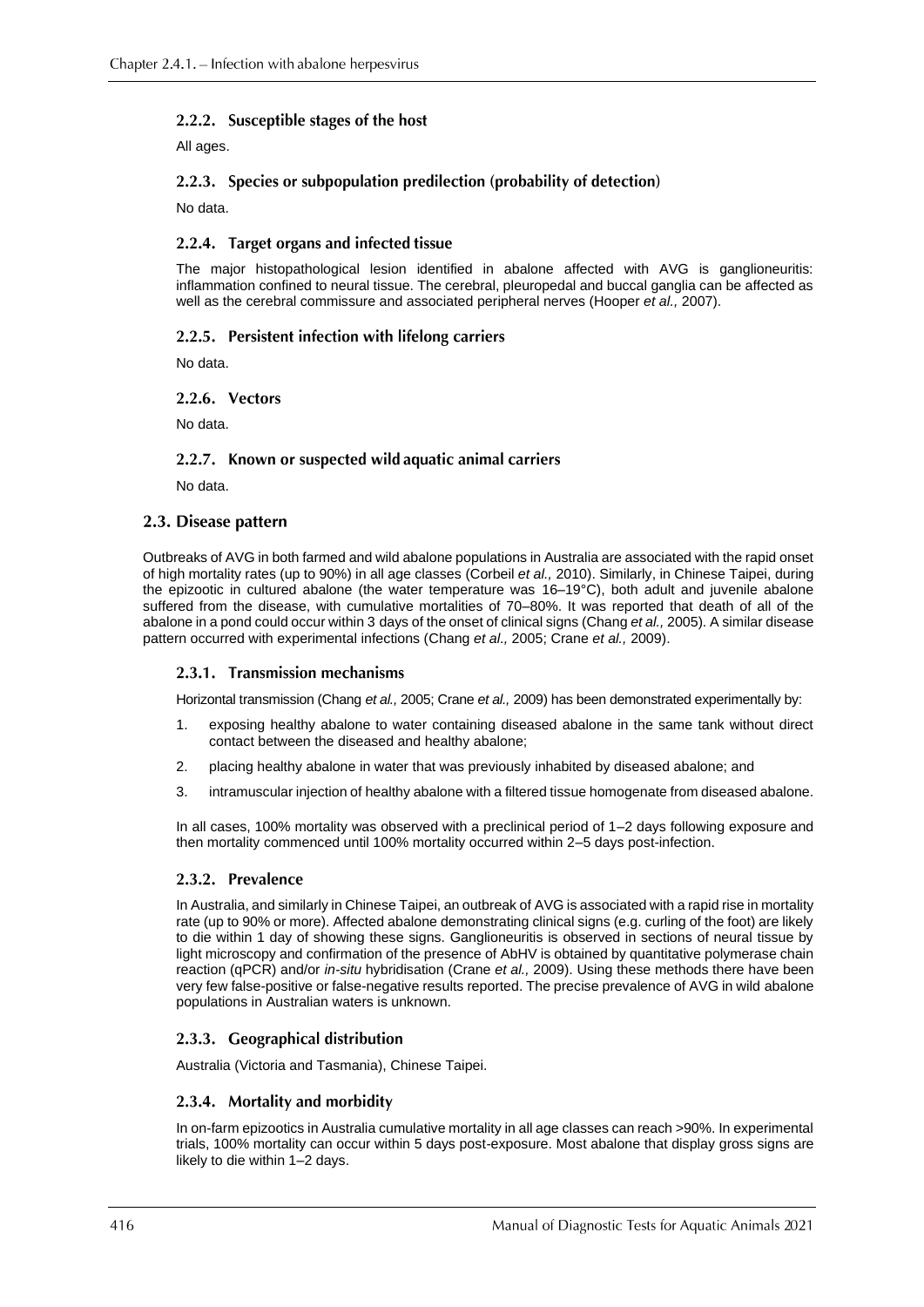# 2.3.5. Environmental factors

In Australia, the initial outbreak of AVG occurred on a farm during summer 2005/2006 and subsequently appeared to spread to wild populations, which experienced mortality throughout the following year i.e. during all seasons. All experimental infections to date have been carried out in the temperature range 15–18°C. In Chinese Taipei, during the reported epizootic, the water temperature was 16–19°C, and experimental infections were carried out at 17–20°C. How temperature affects viral replication and onset of disease has yet to be determined. The possible effects of changes in other environmental factors such as salinity and dissolved oxygen are unknown.

# 2.4. Control and prevention

In the absence of effective anti-viral treatments, implementing high levels of on-farm and live-holding facility biosecurity and regional movement restrictions is recommended. Following an on-farm outbreak, the destruction of infected stock, disinfection of water and equipment, and fallowing procedures appear to be effective at preventing reinfection. Sentinel abalone can be used to test the status of the previously infected premises prior to restocking.

#### 2.4.1. Vaccination

No vaccines available.

### 2.4.2. Chemotherapy

No data.

# 2.4.3. Immunostimulation

No data.

# 2.4.4. Resistance breeding

No data.

### 2.4.5. Restocking with resistant species

No data.

### 2.4.6. Blocking agents

No data.

### 2.4.7. Disinfection of eggs and larvae

No data.

### 2.4.8. General husbandry practices

To date, experimental data indicates that AbHV is highly virulent. Practices that could be implemented to reduce the severity of the disease have not been identified. It is interesting to note that, in contrast to the situation in Victoria, clinical disease has not been reported in wild abalone populations in Tasmania. Disease outbreaks in processing plants in Tasmania suggest that stress factors may influence expression of subclinical infection.

# 3. Sampling

# 3.1. Selection of individual specimens

At the first signs of increased numbers of abalone appearing to be weak or behaving abnormally, or sudden onsets of unexplained mortality, live moribund individuals should be selected for sampling. If moribund or freshly dead abalone are not available, samples of overtly normal abalone from all parts of the farm, and representing all age classes, should be selected for sampling.

# 3.2. Preservation of samples for submission

Samples should be collected for examination by: i) histology and should be fixed in 10% formalin in filtered seawater; ii) electron microscopy (fixed in 2.5% glutaraldehyde in filtered seawater); iii) PCR (fixed in PCR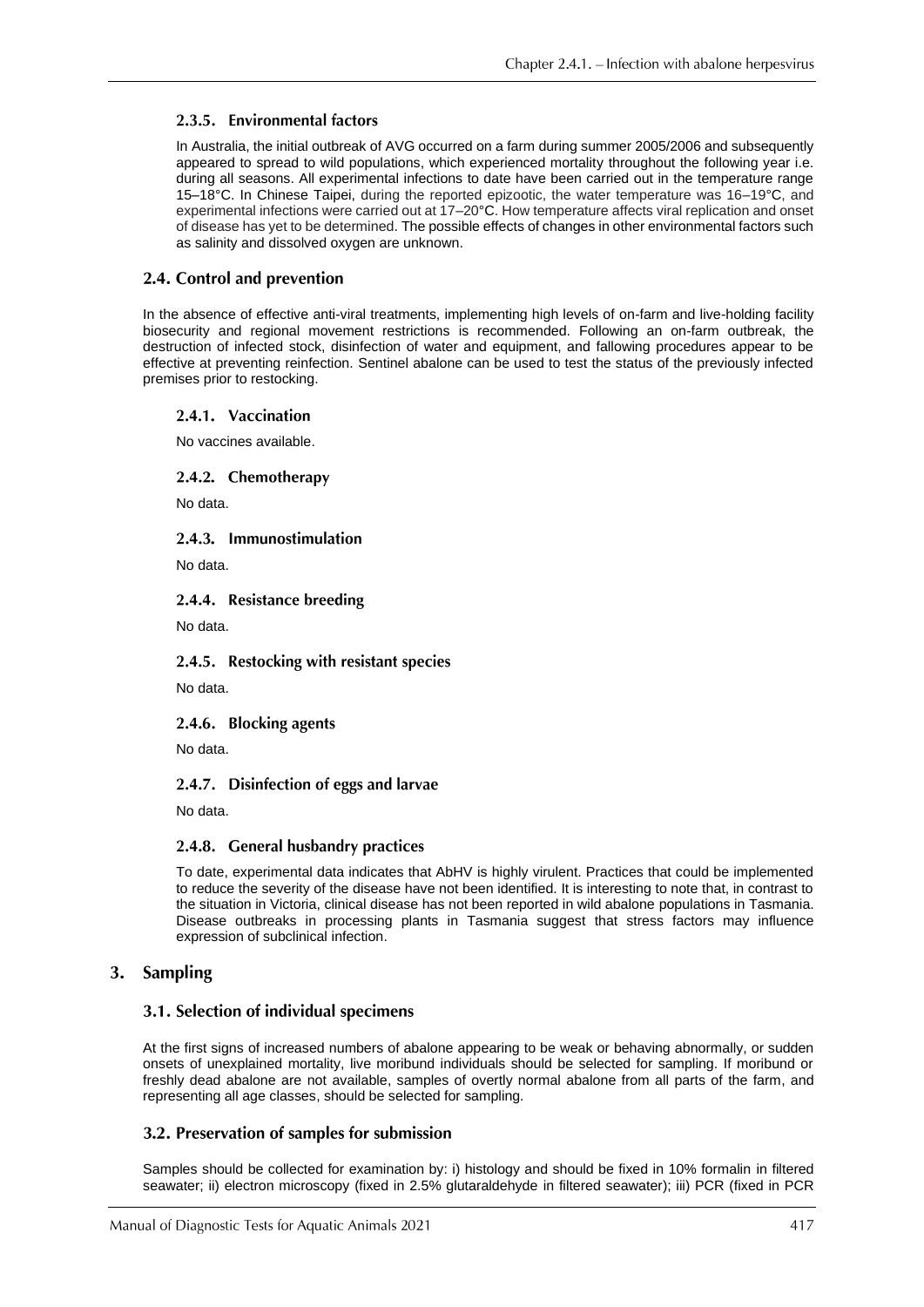preservative such as 95% ethanol). If fixatives are not available, samples should be kept chilled (on ice) and transported to the laboratory within 24 hours. Alternatively, samples can be sent frozen. Frozen samples are not suitable for histology or electron microscopy but can be analysed by PCR.

# 3.3. Pooling of samples

Tissues from moribund or freshly dead abalone should be collected according to age class and pond/farm/geographical location. To allow comparison between different tests, tissues from abalone should not be pooled.

# 3.4. Best organs or tissues

Neural tissue that includes the cerebral, pleuropedal and buccal ganglia.

# 3.5. Samples/tissues that are not appropriate

To date, lesions have not been detected consistently in non-neural tissues.

#### $\overline{4}$ . Diagnostic methods

# 4.1. Field diagnostic methods

### 4.1.1. Clinical signs

In, AVG outbreaks in both farmed and wild abalone were associated with high mortality rates (up to 90% on farm). Clinically, abalone may demonstrate one or more of the following signs: irregular peripheral concave elevation of the foot; swollen and protruding mouth parts; eversion of the radula; minimal movement of the pedal muscle; excessive mucus production; absence of the marked extension of the foot shown in the righting reflex when healthy abalone are turned onto their backs; reduced pedal adhesion to the substrate. In Tasmania, abalone affected by AVG in processing plants exhibited 'hard foot' or tetany, excessive mucus production, abnormal spawning and 'bloating' (Ellard *et al.,* 2009). These facilities also experienced much lower morbidity and mortality rates than reported on farms or in wild abalone in Victoria. Similar signs have been reported for an abalone disease epizootic in Chinese Taipei (Chang *et al.,* 2005).

# 4.1.2. Behavioural changes

AVG is normally an acute disease, with abalone dying within 1–2 days of demonstrating gross signs of the disease. Wild harvested abalone held in live-holding facilities in Tasmania have previously exhibited slower onset of clinical signs and mortality. Some Tasmanian wild caught abalone have previously tested positive for AVG using qPCR without overt clinical or histological signs.

# 4.2. Clinical methods

### 4.2.1. Gross pathology

Abalone that are loosely attached to the substrate owing to weakness or abnormalities of the pedal muscle should be selected for sampling. If this gross pathology is caused by acute AVG, it is likely that these abalone will die within 1–2 days.

### 4.2.2. Clinical chemistry

No data.

### 4.2.3. Microscopic pathology

Abalone affected with AVG demonstrate inflammation (increased infiltration by haemocytes) and necrosis confined to neural tissue (cerebral, pleuropedal and buccal ganglia, branches of the pedal nerve and peripheral nerves) as observed in histological sections of neural tissue stained with haematoxylin and eosin and examined by light microscopy (Ellard *et al.,* 2009; Hooper *et al.,* 2007).

### 4.2.4. Wet mounts

Not applicable.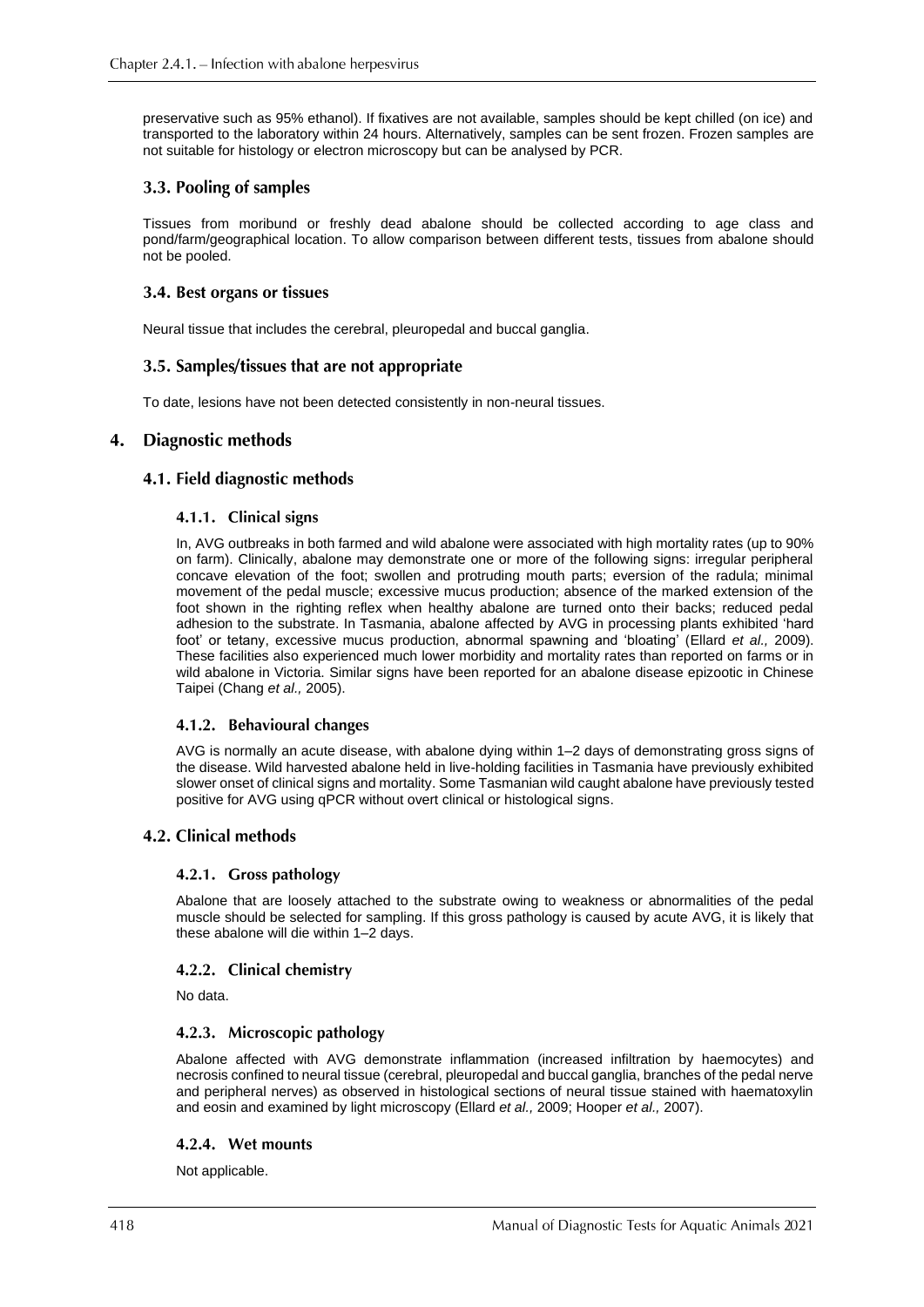# 4.2.5. Smears

Not applicable.

### 4.2.6. Fixed sections

*In-situ* hybridisation localises AbHV-infected cells within the neural tissue which, on histological examination, demonstrates ganglioneuritis typified by an inflammatory change with increased cellularity involving mainly haemocytes and glial cells, and cell necrosis in the affected nerves (Mohammad *et al.,* 2011).

# 4.2.7. Electron microscopy/cytopathology

Transmission electron microscopy can be used to confirm the presence of viral particles in infected ganglia. AbHV particles are icosahedral with electron dense cores and a diameter of 100–110 nm. The intranuclear location of the particles and their ultrastructure are characteristic of members of the *Herpesviridae* (Tan *et al.,* 2008).

# 4.3. Agent detection and identification methods

### 4.3.1. Direct detection methods

Direct detection methods developed, to date, for detection and identification of AbHV include microscopic methods (examination of tissue sections for typical lesions and electron microscopy for detection of herpesvirus particles), conventional and real-time PCR, and *in situ* hybridisation (ISH).

#### 4.3.1.1. Microscopic methods

Neural tissue (cerebral, pleuropedal and buccal ganglia, branches of the pedal nerve and peripheral nerves) is the prime target and should be sampled and fixed (using 10% formalin) and processed using standard procedures, and stained with haematoxylin and eosin for histological examination.

Tissue samples (containing pleuropedal ganglion) for examination by electron microscopy should be fixed using 2.5% (v/v) glutaraldehyde and 2–4% (v/v) paraformaldehyde in 0.1 M cacodylate buffer and post-fixed in 1% (w/v) osmium tetroxide, washed in reverse osmosis water (3 × 5 minutes), dehydrated in a graded series of 'analytical grade' ethanol (70%, overnight at  $4^{\circ}$ C; 95%, 20 minutes; 100%, 3  $\times$ 20 minutes), infiltrated in 100% Spurr's resin (overnight) and then embedded in Spurr's resin.

#### 4.3.1.1.1. Wet mounts

Not applicable.

#### 4.3.1.1.2. Smears

Not applicable

#### 4.3.1.1.3. Fixed sections

Neural tissue (cerebral, pleuropedal and buccal ganglia, branches of the pedal nerve and peripheral nerves) is the prime target and examination of histological sections reveals ganglioneuritis – increased cellularity involving mainly haemocytes and glial cells, and cell necrosis.

#### $4.3.1.2.$ Agent isolation and identification

AbHV is identified using methods that specifically detect AbHV nucleic acid (PCR, sequencing, qPCR and *in situ* hybridisation).

### 4.3.1.2.1. Cell culture/artificial media

To date, attempts to culture the virus in both vertebrate and invertebrate cell lines have been unsuccessful.

#### 4.3.1.2.2. Antibody-based antigen detection methods

Not available.

#### 4.3.1.2.3. Molecular techniques

Neural tissue samples for either conventional or real-time PCR should be fixed in preservative (80% reagent grade ethanol; 19.75% glycerol; 0.25% β-mercaptoethanol) or, alternatively, 95% ethanol.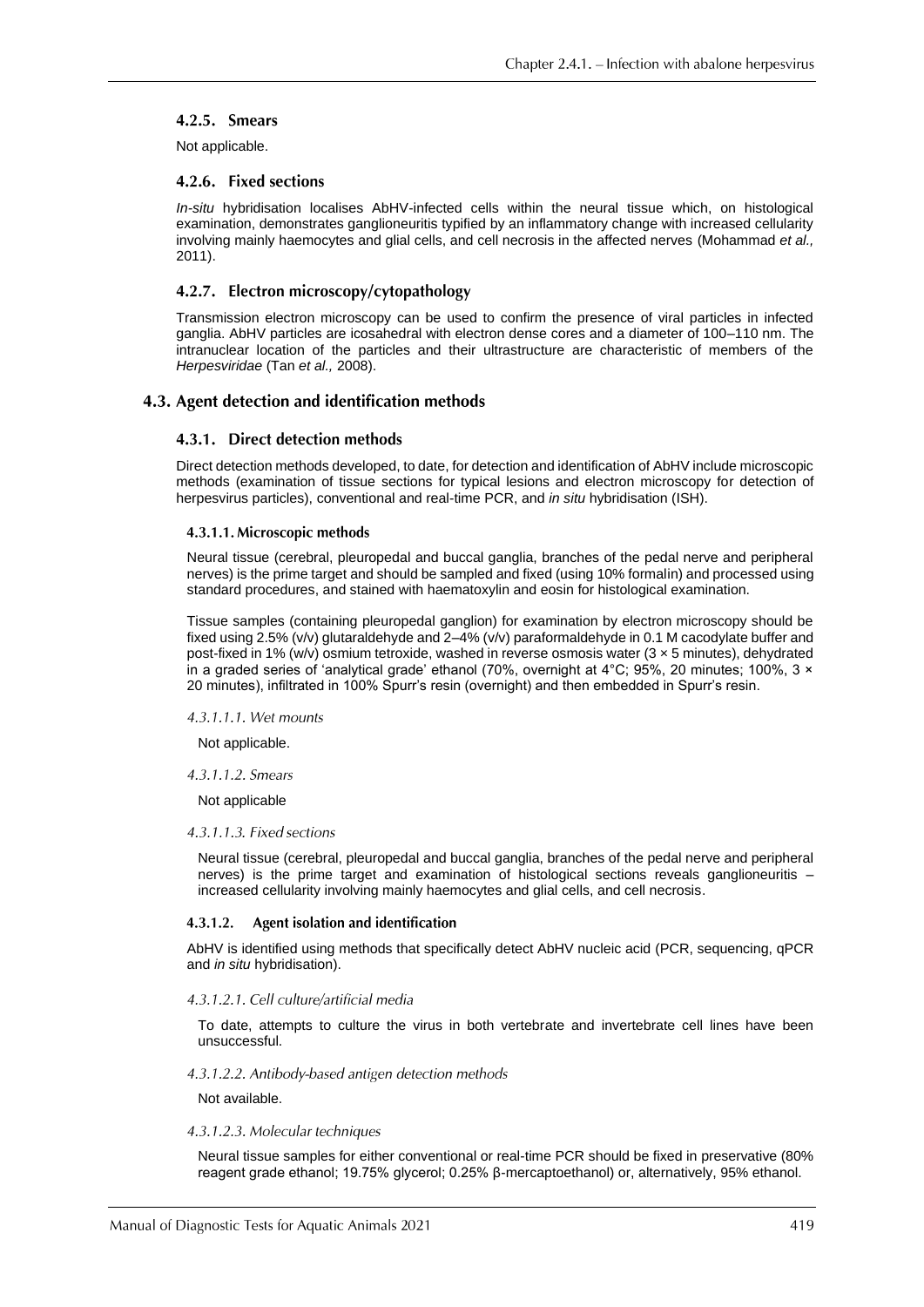The pleuropedal ganglion and/or pedal nerve cords are dissected from the fixed tissue and placed in 2.0 ml tubes for DNA extraction. Nucleic acid from AbHV-infected and uninfected abalone tissues (approximately 20 mg of muscle and neural tissue) are extracted using a commercial kit, e.g. QIAamp DNA mini kit (QIAGEN) or equivalent, according to the manufacturer's instructions. Nucleic acid, bound to minicolumns, is eluted and resuspended in a final volume of 100  $\mu$ l buffer (~100 ng  $\mu$ l<sup>-1</sup>) provided in the kit. For large sample numbers, tissues digested according to the relevant QIAamp® DNA Mini Kit (QIAGEN) protocol and nucleic acid extraction using the MagMAX-96 Viral RNA Isolation Kit (which extracts total nucleic acid from samples) and an AB MagMAX Express-96 Magnetic Particle Processor (Applied Biosystems)<sup>1</sup> is an alternative option.

# qPCR (TaqMan)

Following validation of the qPCR test targeted to ORF49 (Corbeil *et al.,* 2010), the discovery of genotypic variants in Australia not recognised by this test necessitated other qPCR tests to be developed based on more conserved regions of the viral genome. qPCR tests targeted to ORF66 and ORF77 (see Table 4.1) have been used extensively in disease investigations and, while formal validation has not been undertaken, they have sensitively and generically detected all AbHV variants identified to date, including the isolate from Chinese Taipei.

| ORF66 Primers (300 nM)        | <b>Sequence</b>                                |  |  |
|-------------------------------|------------------------------------------------|--|--|
| AbHV ORF66F1                  | 5'-TCC-CGG-ACA-CCA-GTA-AGA-AC-3'               |  |  |
| AbHV ORF66R1                  | 5'-CAA-GGC-TGC-TAT-GCG-TAT-GA-3'               |  |  |
| ORF66 Probe (100 nM)          |                                                |  |  |
| AbHV 66Prb1                   | 5'-6FAM-TGG-CCG-TCG-AGA-TGT-CCA-TG-TAMRA-3'    |  |  |
| ORF77 Primers (300 nM)        |                                                |  |  |
| AbHV ORF77F1                  | 5'-CAA-CCA-CTT-GTT-CGG-GTT-CT-3'               |  |  |
| AbHV ORF77R1                  | 5'-CAG-GGT-GAT-TAA-TGC-GGA-GT-3'               |  |  |
| ORF77 Probe (100 nM)          |                                                |  |  |
| AbHV 77Prb1                   | 5'-6FAM-TCC-GTA-CGC-GGG-ATC-TTC-GT-TAMRA-3'    |  |  |
| 18S rRNA gene Primers (100nM) |                                                |  |  |
| <b>18SF1</b>                  | 5'-CGG-CTA-CCA-CAT-CCA-AGG-AA-3'               |  |  |
| 18SR1                         | 5'- GCT-GGA-ATT-ACC-GCG-GCT-3'                 |  |  |
| 18S rRNA gene Probe (100nM)   | 5'-6VIC-TGC-TGG-CAC-CAG-ACT-TGC-CCT-C-TAMRA-3' |  |  |

| <b>Table 4.1.</b> Nucleic acid sequences of primers and probes for AbHV qPCR tests |  |  |  |
|------------------------------------------------------------------------------------|--|--|--|
|------------------------------------------------------------------------------------|--|--|--|

qPCR testing of extracted DNA is performed using 96-well plates. Reactions contain 12.5 µl TaqMan® Fast Universal PCR Master Mix (2x), 2 µl (~100 ng  $\mu$ <sup>-1</sup>) extracted DNA sample and the reaction mixture is made up to 25 µl using deionised water after primers and probes have been added at the appropriate concentrations (see Table 4.1). The following thermal cycling conditions are used: 95°C for 59 seconds followed by 45 cycles of 95°C for 3 seconds and 60°C for 30 seconds.

The ORF66 and/or ORF77 qPCR tests are multiplexed with a qPCR test using primers and probe specific for the 18S ribosomal RNA gene (Applied Biosystems) is used to validate the nucleic acid extraction procedure and the absence of PCR inhibitors (see Table 4.1).

All samples (including positive and negative controls) are tested in duplicate or triplicate. The results of a TaqMan qPCR assay are expressed in the form of software-generated characteristic amplification curves. Amplification curves from positive and negative (no template controls) should be compared with the test sample. A sample is considered above the test background level when the change in fluorescence (Δ*R*n) of FAM or VIC, relative to that of ROX (internal reference dye), exceeds the threshold value that is set at the upper end of the linear range of the amplification plots (normally 0.1 but this may be dependent on various factors such as equipment, reagents, host species). Results of a TaqMan assay can also be, and often are, expressed as cycle threshold  $(C<sub>T</sub>)$  values. The cycle threshold  $(C<sub>T</sub>)$  is defined as the cycle number at which a statistically significant increase in fluorescence output above background is detected.

Reference to specific commercial products as examples does not imply their endorsement by the OIE. This applies to all commercial products referred to in this *Aquatic Manual*.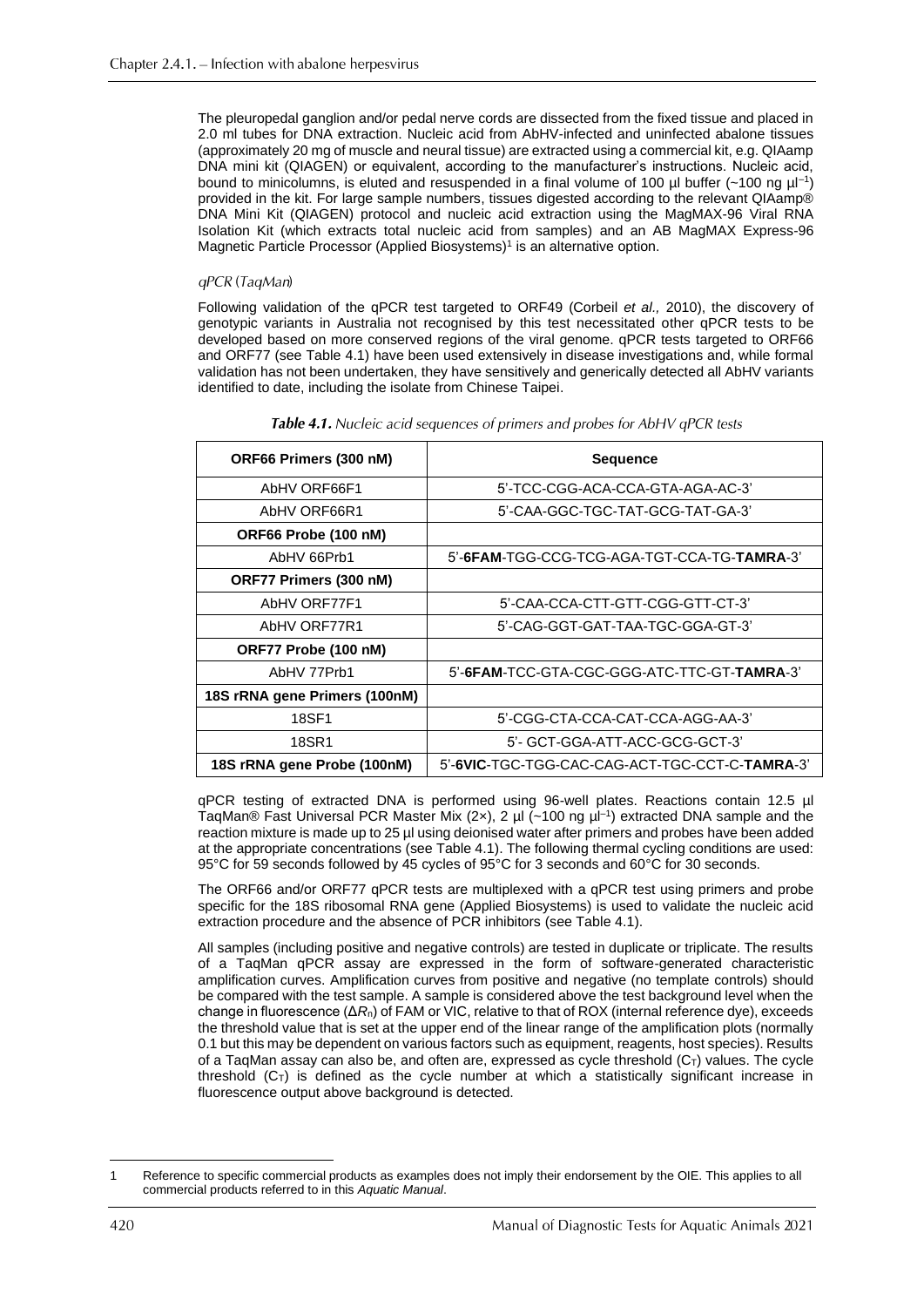At the completion of the TaqMan qPCR assay, the presence of AbHV DNA is demonstrated by the presence of specific amplicons, identified by software-generated characteristic amplification curves and cycle threshold values  $(C_T)$ . No-template controls must have no evidence of specific amplicons.

If the test is deemed valid, the results for the test sample wells may be interpreted using the following criteria:

- Positive test results are defined as the presence of specific amplicons expressed as a characteristic amplification.
- Negative test results are defined as the absence of specific amplicons expressed by a characteristic amplification curve.

In addition to a no-template control, negative controls should include nucleic acid extracted from known uninfected abalone to determine that these do not yield a  $C<sub>T</sub>$  value.

Positive controls can include nucleic acid extracted from known infected abalone and/or a plasmid DNA standard (Corbeil *et al.,* 2010).

#### Conventional PCR

Conventional PCR may also be used for detection of AbHV in tissue samples. Nucleic acid is extracted as described above. The AbHV1617 PCR has been shown to generate amplicons of various length (522bp to 588bp) depending on the AbHV isolate. Thus it is potentially useful for epidemiological studies and to confirm positive qPCR results. The primer sequences are detailed below.

| Primer    | <b>Sequence</b>                     |  |  |
|-----------|-------------------------------------|--|--|
| AbHV-16   | 5'-GGC-TCG-TTC-GGT-CGT-AGA-ATG-3'   |  |  |
| $AbHV-17$ | 5'-TCA-GCG-TGT-ACA-GAT-CCA-TGT-C-3' |  |  |

Cycling conditions are as follows: one cycle at 95°C for 15 minutes, 40 cycles of 94°C for 30 seconds/52°C for 30 seconds/74°C for 45 seconds, followed by one cycle at 72°C for 7 minutes and then hold at 4°C.

#### In-situ hybridisation

The *in-situ* hybridisation (ISH) procedure described here uses a digoxygenin (DIG)-labelled DNA probe to detect AbHV in formalin-fixed, paraffin-embedded (FFPE) tissue sections.

#### *Reagents*

| 175.32 g litre <sup>-1</sup><br>88.23 g litre <sup>-1</sup>                                                                                                | 20x standard saline citrate (SSC) pH7 (store at room temperature)<br>NaCl<br>Sodium citrate                                               |
|------------------------------------------------------------------------------------------------------------------------------------------------------------|-------------------------------------------------------------------------------------------------------------------------------------------|
| 100 $\times$ Denhardt's solution (store at $-20^{\circ}$ C)<br>2 g (100 ml) <sup>-1</sup><br>2 g $(100 \text{ ml})^{-1}$<br>2 g (100 ml) <sup>-1</sup>     | Bovine serum albumin (Fraction V)<br>Ficoll 400<br>Polyvinylpyrollidone                                                                   |
| Hybridisation buffer (store at $-20^{\circ}$ C)<br>25 ml<br>$10 \mathrm{m}$<br>$2.5$ ml<br>10 <sub>m</sub><br>500 µl<br>Make up to 50 ml with MilliQ water | Formamide<br>$20 \times$ SSC<br>100x Denhardt's solution<br>50% dextran sulphate in distilled water<br>10 mg m $I^{-1}$ herring sperm DNA |
| $23.6$ g litre <sup>-1</sup><br>127 g litre <sup>-1</sup><br>87.66 g litre <sup>-1</sup>                                                                   | 10x Tris-buffered saline (TBS) (store at room temperature)<br>Tris base<br>Tris/HCI<br>NaCl                                               |

#### *Preparation of DIG-labelled probes*

Perform PCR on purified AbHV DNA or a sample known to contain AbHV using a PCR DIG Probe Synthesis Kit (Roche Cat. No. 11 636 090 910) according to the manufacturer's instructions. The primers to be used are: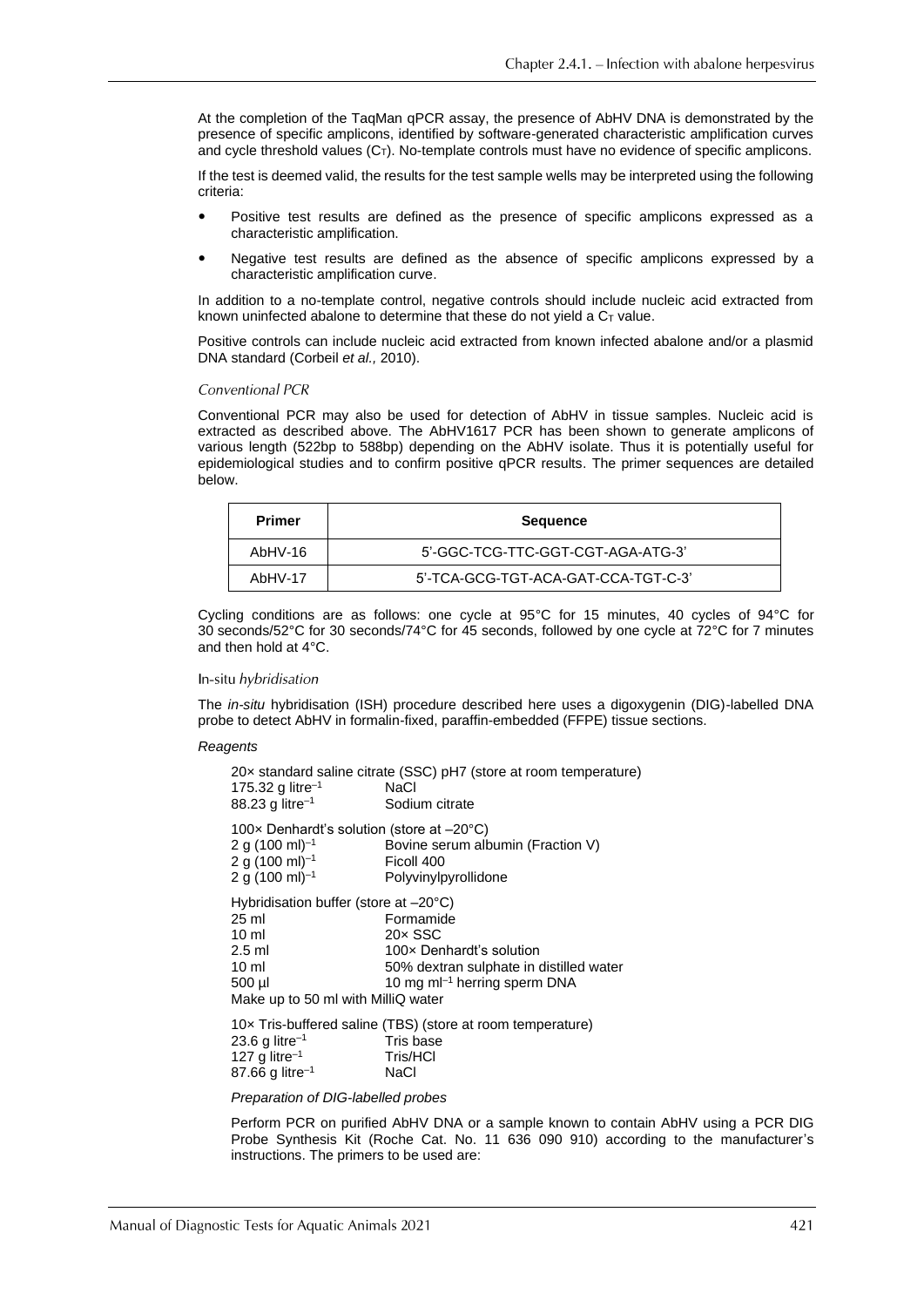| <b>Primer Designation</b> | <b>Primer sequence</b>           | Amplicon (probe) size |  |
|---------------------------|----------------------------------|-----------------------|--|
| AbHV ORF66f1              | 5'-TCC-CGG-ACA-CCA-GTA-AGA-AC-3' |                       |  |
| AbHV ORF66r2              | 5'-GCC-GGT-CTT-TGA-AGG-ATC-TA-3' | 848 <sub>bp</sub>     |  |

Use the following thermocycling profile: 95°C for 5 minutes followed by 30 cycles of 95°C for 30 seconds, 57°C for 30 seconds, 72°C for 60 seconds. Complete the PCR with a final elongation at 72°C for 10 minutes.

#### *Preparation of sections*

- i) Section paraffin-embedded tissue at 3 µM thickness and place onto Superfrost plus slides (Menzel Catalogue No. SF41296SP) and allow to dry.
- ii) Heat sections at 65°C for 30 minutes and deparaffinise in two stages of xylene.
- iii) Rehydrate by placing slides in absolute ethanol for 2 minutes followed by 90% ethanol for 2 minutes, 70% ethanol for 2 minutes and then into distilled water.
- iv) Place slides in 0.2 N HCl for 20 minutes and rinse in distilled water for 5–10 minutes.
- v) Apply 50–100 µl of 100 µg ml<sup>-1</sup> proteinase K in Tris-buffered saline (TBS; 0.1 M Tris 0.15 M NaCl pH 7.5) and incubate at 37°C for 30 minutes.
- vi) Rinse with 0.2% glycine for 2 minutes.
- vii) Wash in running water for 10 minutes.
- viii) Dehydrate sample in 70% ethanol for 2 minutes followed by 90% ethanol for 2 minutes and 100% ethanol for 2 minutes.
- x) Allow slides to air-dry.

#### *Hybridisation procedure*

- i) Make 100  $\mu$ l hybridisation solution per tissue section (4 $\times$  SSC, 5 $\times$  Denhardt's solution, 10 mg ml<sup>-1</sup> herring sperm DNA, 10% dextran sulphate, 50% formamide, approximately 5 ng  $\mu$ l<sup>-1</sup> probe).
- ii) Heat the hybridisation solution to 95–100°C for 5 minutes to denature the probe and place on ice until ready for use.
- iii) Apply sufficient hybridisation solution to cover the section (approximately 50 µl) and cover with a cover-slip.
- iv) Heat the slides to 95°C for 5 minutes to denature the nucleic acid in the specimen. To heat the slides to 95°C a PCR heating block can be used or a purpose built hybridisation block such as the Invitrogen SPoT hybridiser.
- v) Place the slides into a humidified chamber that has been preheated to  $37^{\circ}$ C and incubate at 37°C overnight (12–16 hours).

#### *Post-hybridisation procedure*

- i) Remove cover-slips by immersing slides in 2× SSC at room temperature.
- ii) Place slides in a rack and immerse in  $2 \times$  SSC at room temperature.
- iii) Wash, with gentle rocking/shaking, in 0.5  $\times$  SSC (pre-warmed to 37°C) at 37°C for 15 minutes.
- iv) Wash slides briefly in TBS buffer at room temperature.
- v) Incubate slides in blocking solution (0.5% skim milk powder in TBS) for 30 minutes at room temperature.
- vi) Cover sections with 100-200 µl of sheep anti-DIG antibody conjugated to alkaline phosphatase (Roche Cat. No. 1093274) diluted 1 in 100 in blocking solution and incubate at room temperature for 1 hour.
- vii) Wash in TBS buffer three times for 3 minutes each.
- viii) Equilibrate in solution II (0.1 M Tris pH 8, 0.5 M NaCl, 0.1 M MgCl<sup>2</sup> pH 9 or 0.1 M Tris pH 8, 0.05 M MgSO<sub>4</sub>,7H<sub>2</sub>O, pH 9.5) for 3 minutes at room temperature.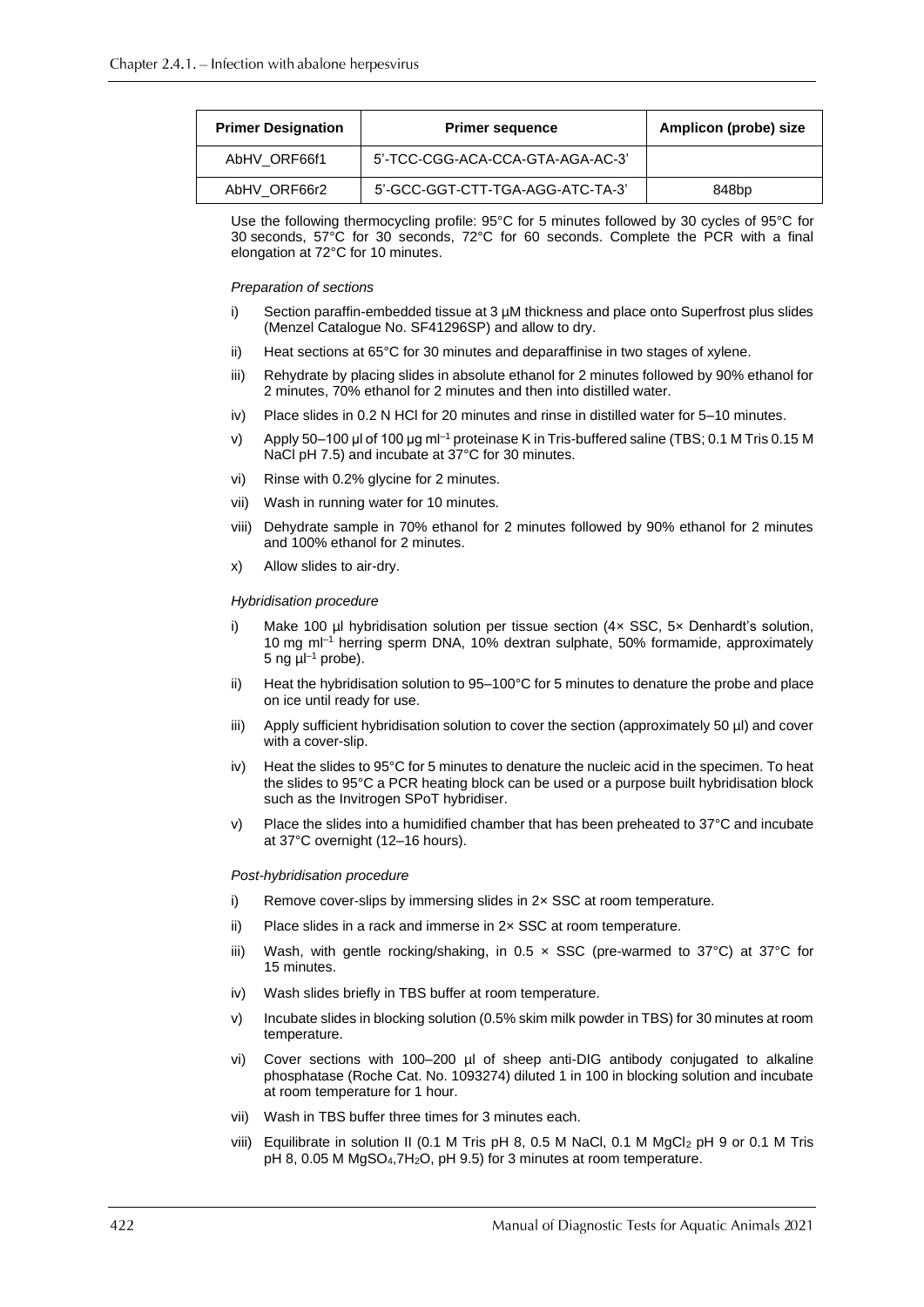#### *Colour development*

- i) Incubate slides in the dark in NBT/BCIP diluted in solution II (25 µl/ml).
- ii) Cover the sections with the staining solution and place a cover-slip over them. Incubate in the dark for 3–4 hours in a humidified container, making sure that the slides do not dry out.
- iii) Monitor the colour development by periodically checking the slides under a light microscope.
- iv) If required the slides can be incubated, in the dark at room temperature, overnight.
- v) Stop the reaction and remove the cover-slip by immersing the slides in distilled water.
- vi) Wash the slides in running water for 5 minutes.
- vii) Slides can be counterstained for 1 minute with 0.5% Bismarck brown or equivalent.
- viii) Mount the slides with mounting medium (DAKO Cat. No. S3023) and a cover-slip.

#### *Interpretation of results*

Specific dark blue-black intra-cellular staining is indicative of the presence of viral DNA.

#### 4.3.1.2.4. Agent purification

No data.

# 4.3.2. Serological methods

Not applicable.

#### 5. Rating of tests against purpose of use

The methods currently available for targeted surveillance and diagnosis of AVG are listed in Table 5.1. The designations used in the Table indicate: a = the method is the recommended method for reasons of availability, utility, and diagnostic specificity and sensitivity; b = the method is a standard method with good diagnostic sensitivity and specificity; c = the method has application in some situations, but cost, accuracy, or other factors severely limits its application; and d = the method is presently not recommended for this purpose. These are somewhat subjective as suitability involves issues of reliability, sensitivity, specificity and utility. Although not all of the tests listed as category A or B have undergone formal standardisation and validation, their routine nature and the fact that they have been used widely without dubious results, makes them acceptable.

| Method                    | <b>Targeted surveillance</b> |            |                  |               | Presumptive | Confirmatory |
|---------------------------|------------------------------|------------|------------------|---------------|-------------|--------------|
|                           | Larvae                       | <b>PLs</b> | <b>Juveniles</b> | <b>Adults</b> | diagnosis   | diagnosis    |
| <b>Gross signs</b>        | d                            | d          | C                | C             | C           | d            |
| <b>Bioassay</b>           | d                            | d          | d                | d             | d           | c            |
| <b>Direct LM</b>          | d                            | d          | d                | d             | d           | d            |
| Histopathology            | d                            | d          | b                | $\mathbf b$   | a           | $a^*$        |
| <b>Transmission EM</b>    | d                            | d          | d                | d             | d           | c            |
| Antibody-based assays     | d                            | d          | d                | d             | d           | d            |
| <b>In-situ DNA probes</b> | d                            | d          | C                | C             | d           | $a^*$        |
| <b>PCR</b>                | d                            | d          | a                | a             | a           | a            |
| PCR and sequence          | d                            | d          | d                | d             | d           | a            |

Table 5.1. Methods for targeted surveillance and diagnosis

PLs = postlarvae; LM = light microscopy; EM = electron microscopy; PCR = polymerase chain reaction; \*Histopathology can be confirmed using *in-situ* hybridisation (ISH).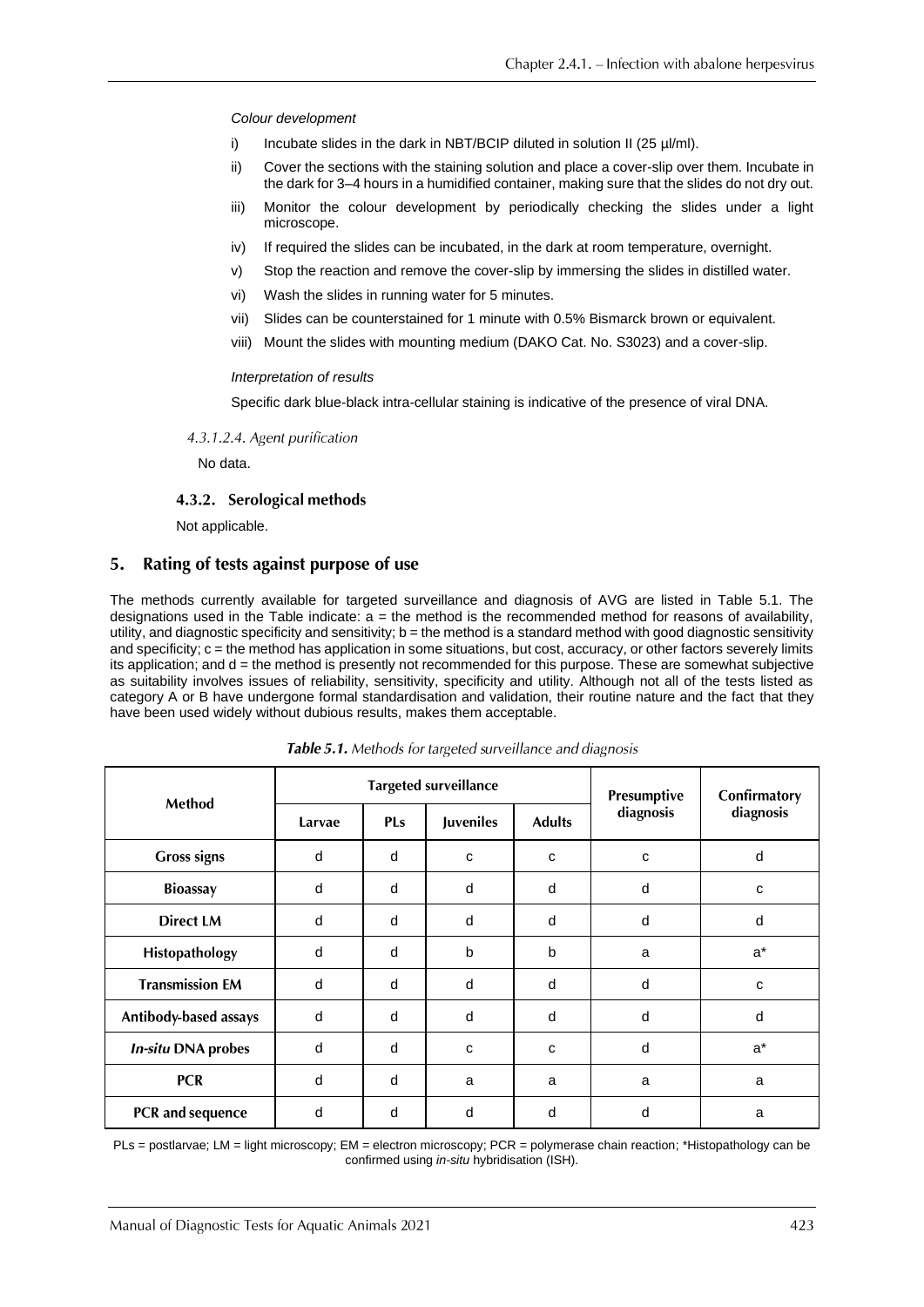#### Test(s) recommended for targeted surveillance to declare freedom from infection with 6. abalone herpesvirus

The test recommended for targeted surveillance is qPCR on extracted nucleic acids from neural tissue of abalone.

# 7. Corroborative diagnostic criteria

# 7.1. Definition of suspect case

The presence of AbHV shall be suspected if at least one of the following criteria is met:

- i) Presence of high mortality rates (up to 90%) associated with clinical signs of AVG as described in this chapter.
- ii) Histopathology (ganglioneuritis) observed in neural tissue sections of a single abalone sample.
- iii) Positive result by qPCR or conventional PCR on at least one abalone sample.

# 7.2. Definition of confirmed case

The presence of AbHV is considered to be confirmed if, in addition to the criteria in Section 7.1, one or more of the following criteria are met:

- i) Positive result by qPCR on one or more abalone where positive histopathology (7.1.i) and/or high mortality with clinical signs consistent with AVG (7.1.ii) also occurs.
- ii) Positive result by *in-situ* hybridisation on neural tissue section.
- iii) Positive result by conventional PCR on neural tissue section followed by sequence analysis of the amplicon to confirm AbHV nucleic acid sequence.

#### 8. **References**

CHANG P.H., KUO S.T., LAI S.H., YANG H.S., TING Y.Y., HSU C.L. & CHEN H.C. (2005). Herpes-like virus infection causing mortality of cultured abalone *Halitotis diversicolor supertexta* in Taiwan. *Dis. Aquat. Org.*, **65**, 23–27.

CORBEIL S., COLLING A., WILLIAMS L.M., WONG F.Y.K., SAVIN K., WARNER S., MURDOCH B., COGAN N.O.I., SAWBRIDGE T.I., FEGAN M., MOHAMMAD I., SUNARTO A., HANDLINGER J., PYECROFT S., DOUGLAS M., CHANG P.H. & CRANE M.ST.J. (2010). Development and validation of a TaqMan® PCR assay for the Australian abalone herpes-like virus. *Dis. Aquat. Org.*, **92**, 1–10.

COWLEY J.A., CORBEIL S., CHEN H., WONG F., MOODY N.J., ELLARD K., FEGAN M., SAVIN K., WARNER S. & CRANE M.STJ. (2011). Sequence variations amongst abalone herpes-like virus (AbHV) strains provide insights into its origins in Victoria and Tasmania. Proceedings of the First FRDC Australasian Scientific Conference on Aquatic Animal Health, Cairns, Australia, 5–8 July 2011.

CRANE M.STJ., CORBEIL S., FEGAN M. & WARNER S. (2009). Aquatic Animal Health Subprogram: Development of molecular diagnostic procedures for the detection and identification of herpes-like virus of abalone (*Haliotis* spp.). ISBN 978 0 643 09835 0. 79 pp.

DAVISON A.J., EBERLE R., EHLERS B., HAYWARD G.S., MCGEOCH D.J., MINSON A.C., PELLETT P.E., ROIZMAN B., STUDDERT M.J. & THIRY E. (2009). The order Herpesvirales. *Arch. Virol*., **154**, 171–177.

ELLARD K., PYECROFT S., HANDLINGER J. & ANDREWARTHA R. (2009). Findings of disease investigations following the recent detection of AVG in Tasmania. Proceedings of the Fourth National FRDC Aquatic Animal Health Scientific Conference, Cairns, Australia, 22–24 July 2009.

HOOPER C., HARDY-SMITH P. & HANDLINGER J. (2007). Ganglioneuritis causing high mortalities in farmed Australian abalone (*Haliotis laevigata* and *Haliotis rubra*). *Aus. Vet. J.*, **85**, 188–193.

LE DEUFF R.M. & RENAULT T. (1999). Purification and partial genome characterization of a herpes-like virus infecting the Japanese oyster *Crassostrea gigas. J. Gen. Virol.*, **80**, 1317–1322.